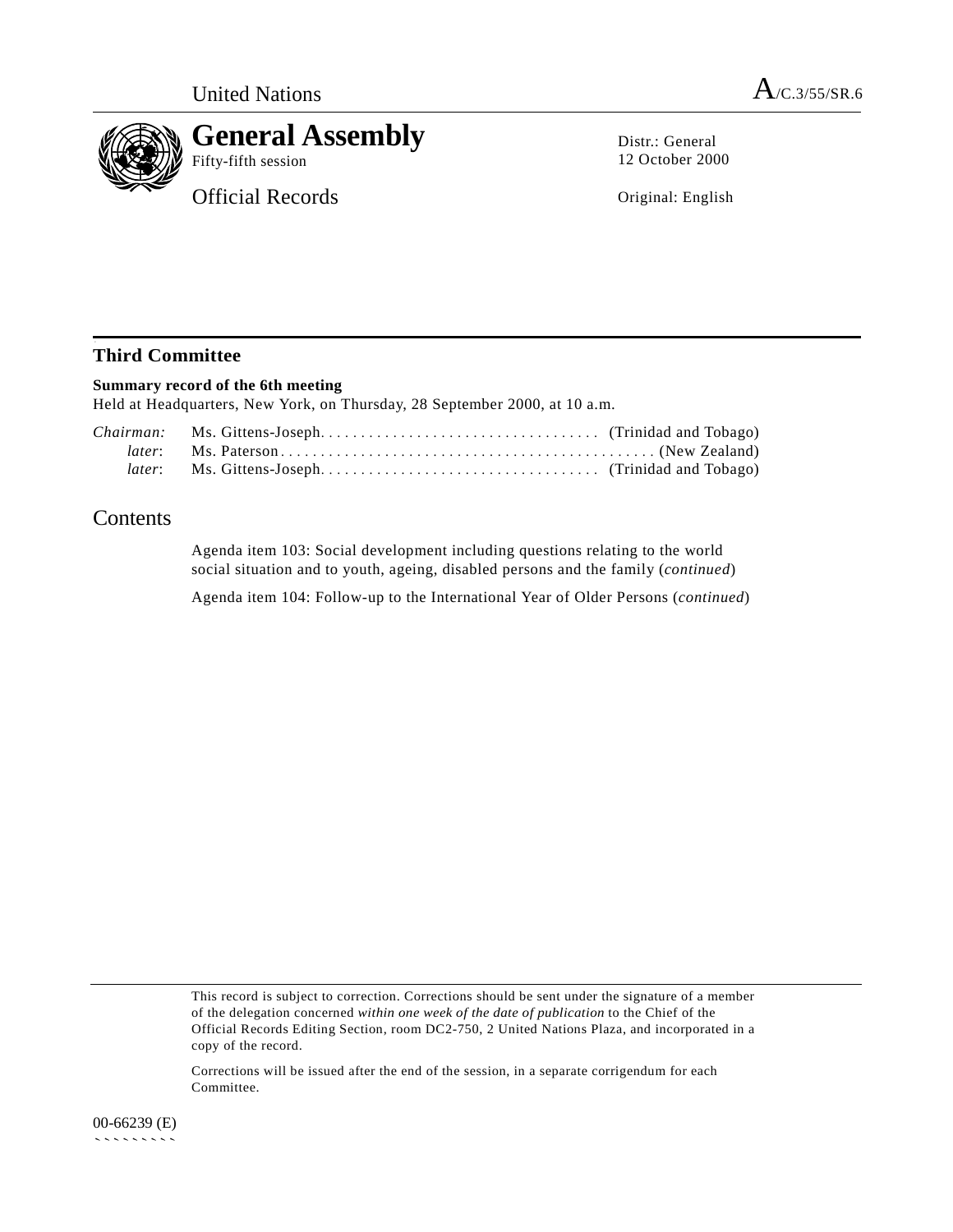*The meeting was called to order at 10.10 a.m.*

**Agenda item 103: Social development, including questions relating to the world social situation and to youth, ageing, disabled persons and the family** (*continued*) (A/55/74, A/55/139-E/2000/93, A/55/167, A/55/257-S/2000/766; E/2000/9; A/C.3/55/L.2)

**Agenda item 104: Follow-up to the International Year of Older Persons** (*continued*) (A/55/167 and A/55/257-S/2000/766)

1. **Mr. Herrera Marcano** (Venezuela), said that over the past year a political transformation had taken place in Venezuela, and a new Constitution had been adopted. The latter acknowledged the individual as the focus of development, and provided for the rights inherent in social development in a context of full ethnic and gender equality and for participation by young people of both sexes in the development process. Programmes had been set up to cater for the specific needs of young people, including a youth employment and training programme and a prevention and social reintegration programme.

2. It also provided for the elderly, and considered both their material needs and their right to human dignity and autonomy. His Government planned to adopt legislation enshrining the rights of the elderly, and it supported the adoption of a revised plan of action on ageing.

3. The new Constitution also recognized the right of disabled persons or those with special needs to exercise their capabilities to the full. The Government had therefore adopted policies to promote training and access to the labour market for such people and supported initiatives to improve institutions and policies to favour them. In June 1999 it had signed the Inter-American Convention for the Elimination of All Forms of Discrimination for Reasons of Disability.

4. The Constitution enshrined respect for the family, as the custodian of the cultural traditions and values of the country's peoples, and guaranteed equal protection for all. His delegation therefore awaited with interest the celebration of the tenth anniversary of the International Year of the Family in 2004.

5. **Ms. Enkhtsetseg** (Mongolia) noted that much had been said about the challenge of globalization and the international developmental goals set by the various United Nations conferences in the 1990s. The next step, as the Secretary-General stated in his report (A/55/1), was to see a new commitment on the part of developing and industrialized countries to fulfil the commitments on which they had already agreed in principle.

6. Education was of particular importance to development. Yet over 113 million children had no access to primary education, 880 million adults were illiterate and gender discrimination continued to permeate the education system. The World Education Forum had set the goal of access to free and compulsory primary education for all children by 2015; in order to achieve that goal it would be necessary to marshall political will and commitment at the highest level. Her delegation, along with many others, therefore deemed it important and timely to launch a United Nations literacy decade. It therefore looked forward to receiving specific proposals on the subject together with an action plan as called for in General Assembly resolution 54/122

7. Cooperatives had an important role to play in social development. In addition to those which promoted employment and alleviated poverty, specialized cooperatives dealing with child care, care for the elderly or disabled people and other social service cooperatives were increasingly being created around the world. Since many countries in Africa, Asia and Latin America were currently updating their legislation on cooperatives, her delegation considered that the proposed draft United Nations guidelines on the issue, which had been developed by experts from all over the world, should be adopted so as to enable Governments to develop an effective partnership with cooperatives.

8. In her country there were seven cooperative alliances, comprising 2,000 individual cooperatives. In 1998, the Government had adopted the National Programme for the Development of Cooperatives for the period 1998-2005. Although the basic policy was in place, however, cooperatives in Mongolia still faced difficulties in their everyday functioning owing to insufficient awareness on the part of decision-makers of their potential contribution to the attainment of social development goals. Some legislative loopholes therefore persisted, especially in relation to fiscal and taxation policy. With a view to redressing that situation, as well as sharing its experience with other countries, the Government planned to organize an international conference on cooperatives, in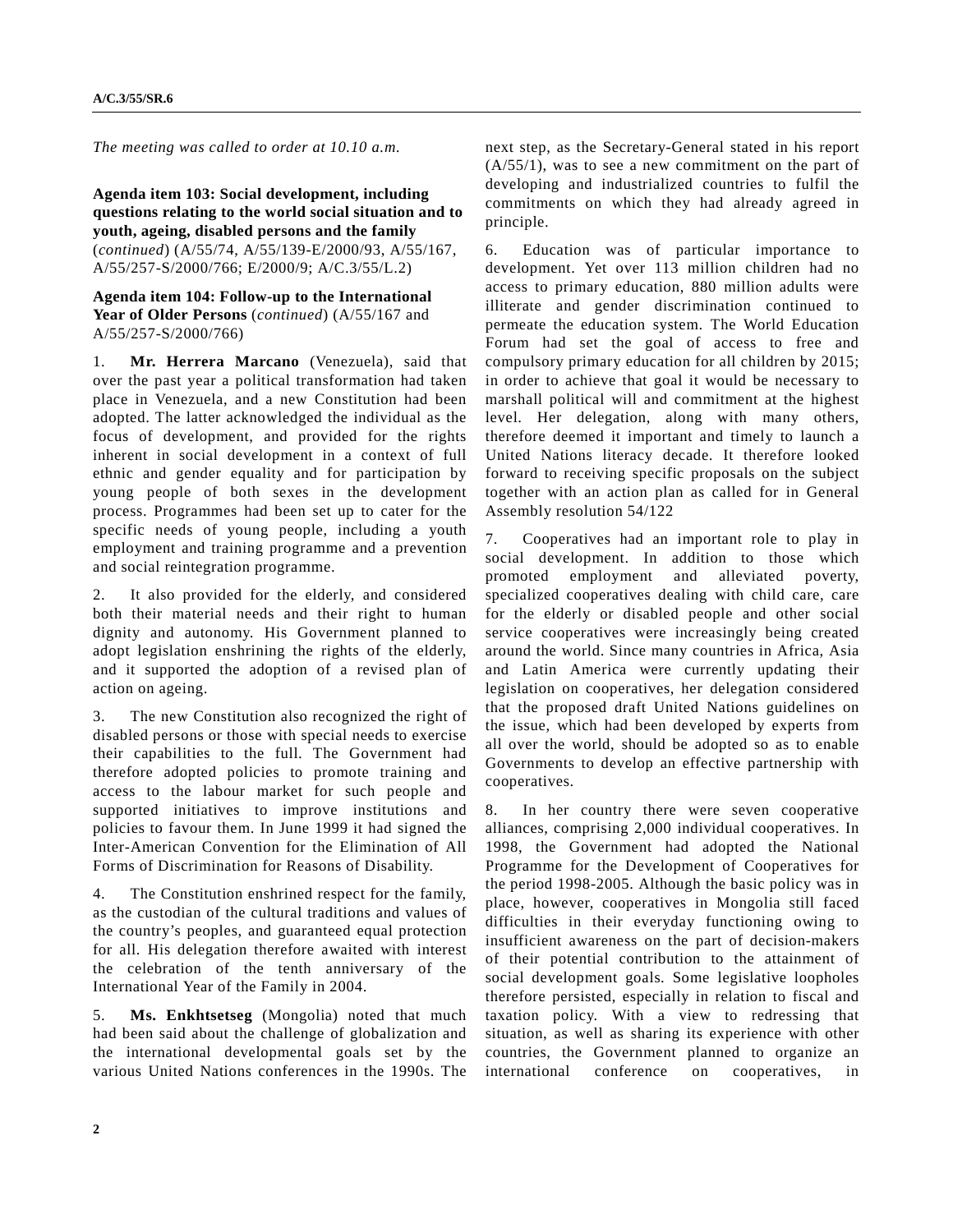cooperation with the United Nations and other international organizations, in Ulaanbaatar in May 2001.

9. In relation to agenda item 104, she said that the elderly in Mongolia, although constituting only about 8 per cent of the population, needed particular support, in view of the continuing economic hardships connected with the country's transition to a market economy. A five-year National Programme on Health and Social Welfare of Older Persons had been initiated in 1999 and a number of social policy laws had been amended in order to provide better social welfare and income opportunities for older persons.

10. *Ms. Paterson (New Zealand), Vice-Chairperson, took the Chair*.

11. **Mr. Bhattacharjee** (India) said that the trends identified in the 2000 *Report on the World Social Situation* were disturbing. Developing economies had suffered a severe setback in the 1990s with near stagnation of their per capita incomes. The rich had become richer and the poor had been consigned to inexorable poverty in unacceptably increasing numbers. The incidence of child poverty had increased rapidly and one third of the world's workforce was underemployed. Developing countries had to cope with the familiar diseases that had not been fully eradicated and also with newer diseases that were major causes of death in developed countries. Organized crime had grown to monumental proportions. As the report pointed out, there was a danger that history would repeat itself and that the majority of countries would be left to drift outside the mainstream of integration.

12. **Mr. Lyngdoh** (India), speaking as his country's first youth representative, said that more support should be given to the promotion and development of economically and environmentally sustainable livelihoods for young people, who would inherit many of the environmental, economic and social problems created over the past decades. The creation of sustainable livelihoods was an important factor in sustainable development as a whole.

13. Young people were the future leaders of their communities. Encouraging their involvement and investing in their key concerns should therefore be an urgent priority for Governments and civil society. International conferences had addressed the issue, but the resolutions emerging from them had not always been fully implemented. Young people had therefore

decided to take action consistent with the commitments made by Governments. A great public gathering — the Youth Employment Summit — was to be held in the autumn of 2002, with the goal of launching a campaign of action to ensure that 500 million young adults would have productive and sustainable livelihoods by 2012.

14. Much remained to be done. With better policies and programmes in the areas of education, training and credit, young people would be better equipped to develop and sustain self-employment initiatives; and their improved skills and self-motivation would lead to greater social and economic productivity, as well as reducing the social and political problems due to youth unemployment. Since young people between 15 and 35 accounted for some 34 per cent of India's population, a national youth policy had been initiated and various programmes were being implemented to open up economic opportunities for young people and to develop their leadership qualities.

15. It would be better to speak of livelihood rather than employment since that was more in line with the reality faced by many young people in developing countries. Adaptability was the key. Governments should adopt strategies to promote self-employment and entrepreneurship, partnership with the private sector should be strengthened and the use of new information technologies to support youth employment should be encouraged. Young people themselves should be empowered to generate the solutions to youth unemployment, since they brought dedication and a sense of possibility to international planning. Youth organizations must keep up the pressure so as to forge a coherent follow-up to the commitments of Governments. He urged the Committee to embark on true partnership with young people in the international community.

16. **Mr. Sultan** (Israel) said that, although action by Governments in the field of social development was extremely important, it was never sufficient and must be complemented by the work of volunteers. His delegation therefore attached great importance to the proclamation of 2001 as the International Year of Volunteers.

17. His Government had played a pivotal role in ensuring access to all services for its people. An important advance had occurred in 1999, when the Knesset had expanded the scope of the compulsory education law to include children as young as three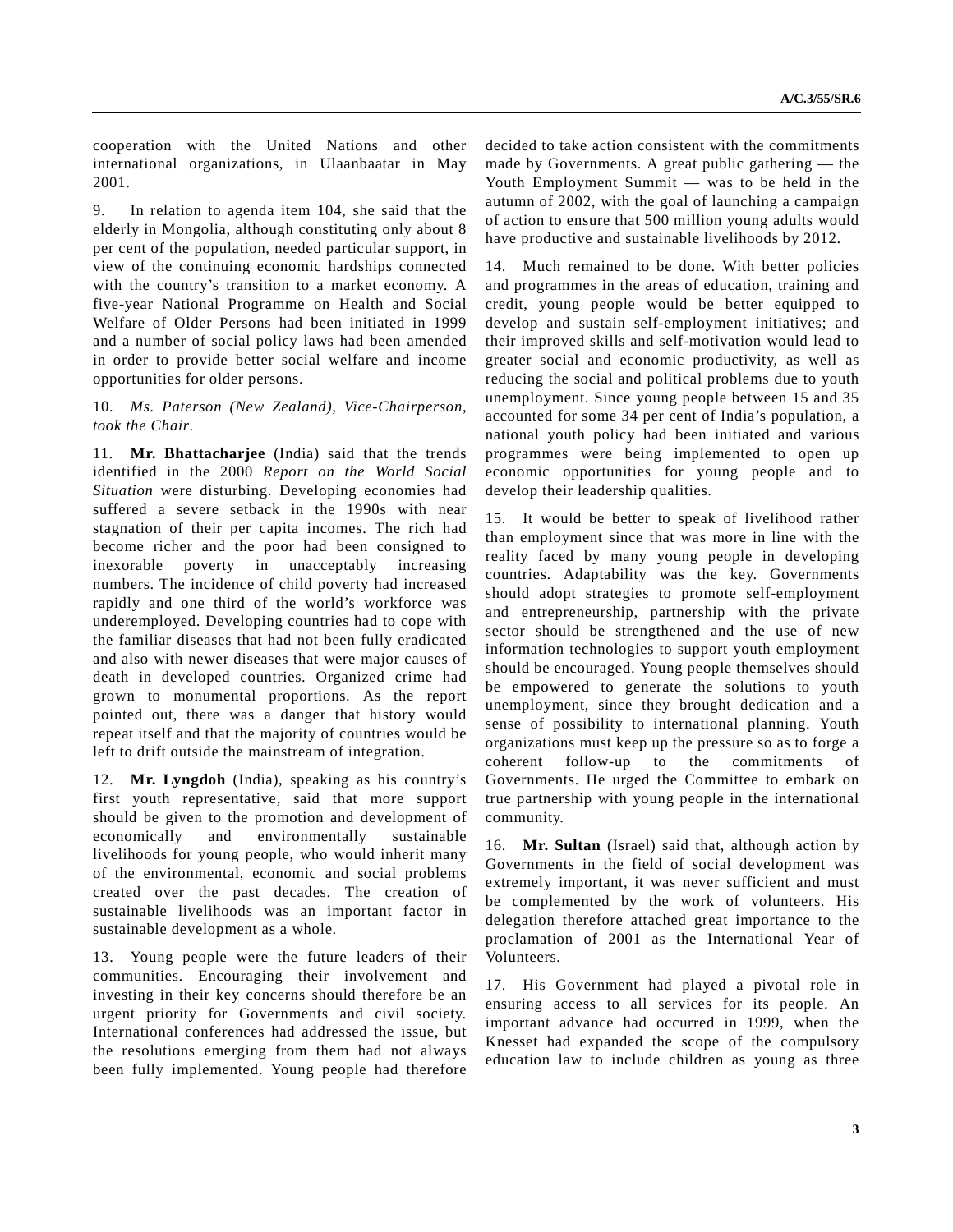years of age. In the field of health, the National Health Insurance Law was the primary achievement of the past five years. Its key provision was that health care was the right of all citizens. As for employment, equal opportunity had existed since 1959. In 1998 two new laws had been passed: the Law for the Prevention of Sexual Harassment and the Law for the Advancement of the Status of Women.

18. A large proportion of the State budget went on social services, one of the most important components of which was the National Insurance. The National Insurance Law had originally included only three insurance categories: old age, maternity and work injury. Those categories had gradually been extended and the country's national insurance system now included almost all the social security programmes employed by developed States to redistribute national income on the basis of social criteria. In 1996, a public council had been set up to reduce the gaps in society, enhance the work done by existing bodies and look for additional ways to advance the goal of social development. The results of the various initiatives could be easily quantified. Whereas in 1994 18 per cent of families in Israel had net incomes below the poverty line, by 1998 the figure had fallen to 16.6 per cent; however, much remained to be done.

19. Israel was eager to share its experience with other countries. To that end the Centre for International Cooperation (Mashav), established 40 years ago, cooperated with other nations. Over the past five years, some 20,000 participants from all over the world had taken part in courses on community development held by Mashav in its various training institutions in Israel and thousands more had benefited from the on-the-spot training courses in their own countries. Israel had thus contributed its best human resources to the alleviation of poverty and human suffering through international development cooperation.

20. **Ms. Alvarez** (Dominican Republic) said that while her delegation took immense satisfaction in the accomplishments of the recently concluded International Year of Older Persons, the Year must be considered a starting point for future actions rather than an end in itself. Her delegation therefore welcomed the offer of the Government of Spain to host the Second World Assembly on Ageing in 2002.

21. In looking ahead to that conference, it would be useful to try to understand why the International Plan of Action on Ageing adopted in 1982 had not been implemented. First, it had been geared towards the older persons of industrialized nations, rather than the elders of the developing countries, who would make up the majority of the world's elderly population for the foreseeable future. Next, although ambitious, it had lacked the necessary funding. Finally, it had failed to view older people as a resource for achieving its goals, treating them more as objects than as subjects of development.

22. Any treatment of policy issues resulting from the ageing of the population must be linked to issues of social and economic development, beginning with the preliminary work for the World Assembly. Failure to treat those themes together would undermine any plan of action and would ignore the social and economic environment in which the bulk of the ageing population would be living — the developing world.

23. **Mr. Arias** (Spain) said that Spain, which would be the hosting country of the Second World Assembly on Ageing, had carried out numerous activities during the International Year of Older Persons, culminating in the establishment of the State Council of Older Persons. To facilitate the preparatory process, his Government had made a voluntary contribution to finance the second meeting of the Technical Committee to be held in Santo Domingo at the end of October. In close collaboration with the Dominican Republic, Spain was promoting regular meetings of the Technical Committee which fostered an exchange of experiences and information among Governments, the agencies of the United Nations system and non-governmental organizations. The Technical Committee should continue to play an active role during the preparatory process of the World Assembly. His Government had also announced a contribution to the United Nations Trust Fund for Ageing, designed to ensure the adequate presence and participation of the least developed countries. Preparations for the World Assembly were under way in Spain and were expected to be completed by the end of the year.

24. In conclusion, his delegation was convinced of the need for a global approach to issues related to ageing; he noted that 70 per cent of the population of older persons would soon be concentrated in the developing countries.

25. **Archbishop Renato R. Martino** (Observer for the Holy See) while welcoming the growing awareness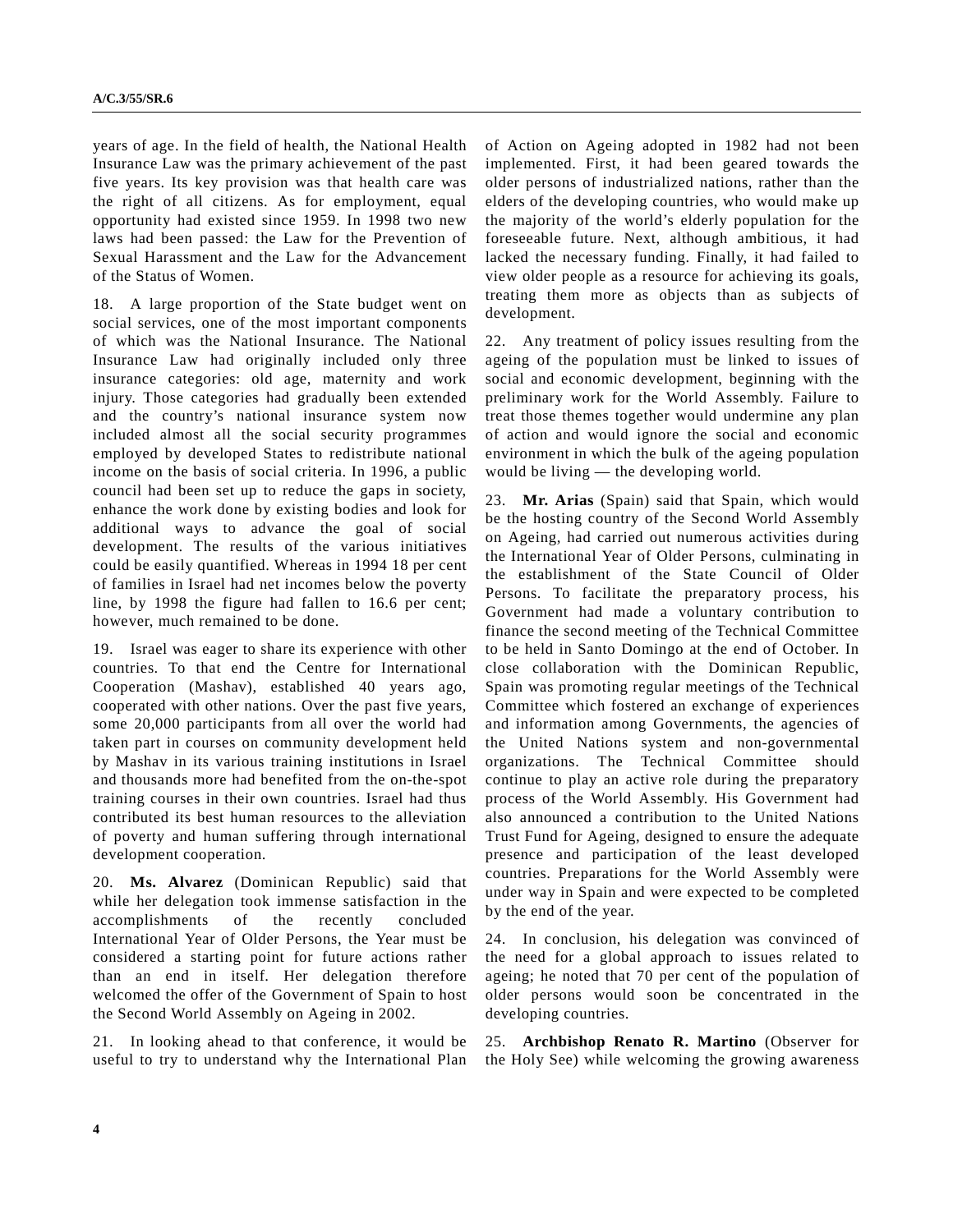of human dignity, said that it was regrettable that the age of globalization, characterized by greater independence among States, had led to an even greater disparity in wealth and increased exploitations. He noted that development could not be limited to economics and politics but must pay attention to cultural, human and moral factors which dealt with the deepest questions of life were an equally important aspect of development. In that connection, the family played a critical role and constituted the ideal environment for the care of the young, the aged and the disabled.

26. Precisely because of the essentially moral character of development, the main obstacles to it would be overcome only by means of essentially moral decisions. The reforms called for in the international trading system, the world monetary and financial system and the exchange of technology would boost the development process only to the extent that people were viewed as the primary resource of any economy and of any society. The Holy See proposed a form of solidarity which raised interdependence to a moral plane. Such solidarity, based on the interdependence of economic, political, cultural and spiritual elements, should inspire the wealthy to feel responsible for the poor and the marginalized and help the weak and the poor to overcome passivity and hopelessness.

27. **Mr. Hollis** (Australia) said that Australia had strongly supported the International Year of Older Persons in 1999, and was continuing to promote its key objectives — independence, participation, care, selffulfilment and dignity for older persons. Australia's approach to issues of ageing reflected an awareness of the contribution older persons could make to society and was aimed at laying the groundwork for a longterm and continuing focus on older persons and issues of ageing. Indeed, the theme for the Year had been adopted as Australia's national slogan: "Australia towards a society for all ages".

28. Partnerships between the Government and community groups had been a key element of Australia's activities during the Year and also of its efforts to transform perceptions of ageing. The Government had implemented a broad-based communications strategy, a national media campaign and had launched business and community partnerships aimed at publicizing the International Year of Older Persons and breaking down stereotypes, including of older women. Other initiatives to change the perception

of older persons had been the introduction of the Government's Senior Australian of the Year Award in 1999 and, at the community level, the Commonwealth Recognition Awards for Senior Australians Programme to honour seniors who were outstanding role models in the community.

29. National research comparing attitudes towards older persons in 1998 and 2000 showed significant progress in eliminating negative stereotypes. National media and advertising awards introduced during the International Year would continue to be given in order to reinforce the positive portrayal of older Australians. The National Strategy for an Ageing Australia would be finalized by 2001 and would generate complementary strategies in the Australian states and territories. It would constitute a long-term and coordinated policy response to issues associated with a rapidly ageing population. In conclusion, his delegation planned to play a constructive role in the second World Assembly on Ageing.

30. **Ms. G/Marian** (Ethiopia) said her Government had been taking specific measures to enhance social development and improve the well-being of its people. Its Developmental Social Welfare Policy, which targeted families, children, youth, women, older persons, persons with disabilities and other socially vulnerable groups, was aimed at alleviating poverty, promoting social integration and creating productive employment. The Policy emphasized the role of communities, civil society, non-governmental organizations and the Government.

31. Like the youth in many least developed African countries, Ethiopian youth were victims of unbalanced demographic growth, natural and man-made disasters and the scourge of diseases such as acquired immunodeficiency syndrome (AIDS). Due to limited access to training and educational opportunities and an acute shortage of recreation and sports centres, they became victims of alcohol, drug abuse, delinquency and criminal activity. In order to deal with rampant unemployment among youth, her Government had established skill development centres, which it hoped to extend to different parts of the country. Efforts were also being made to enhance the participation of girls in educational and vocational training.

32. While stressing the importance of the family unit, she noted that an estimated 60 per cent of Ethiopian families, the majority of them female-headed, lived in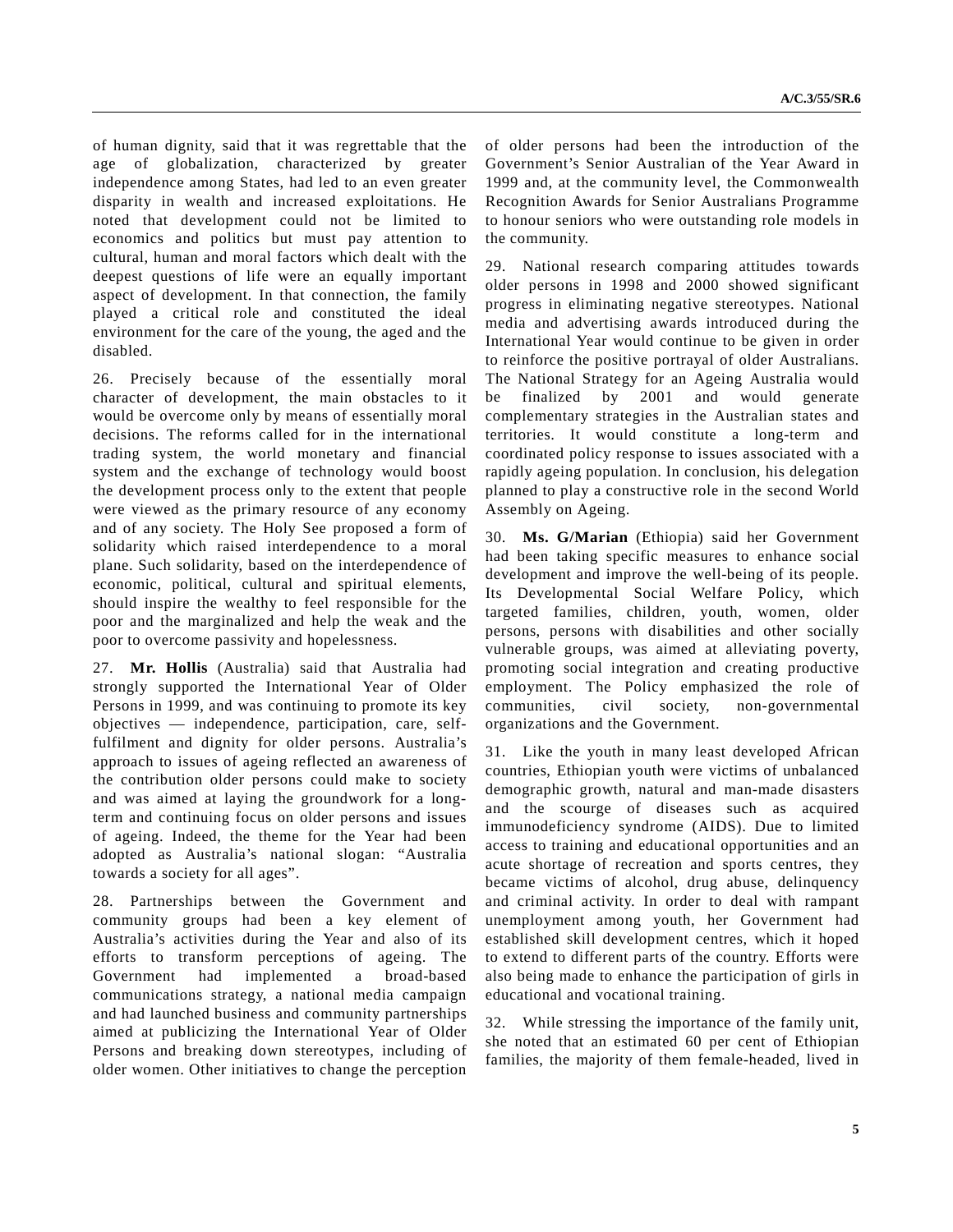abject poverty. Alleviating poverty and protecting the basic rights of women were the cornerstone of Ethiopian national social policy. In that connection, all discriminatory provisions relating to marriage and family had been eliminated from the Civil Code. In an effort to strengthen and sustain family ties, training in family guidance and counselling was being offered to appropriate institutions at the national and regional levels. Guidelines in that area had also been prepared for non-governmental organizations.

33. In Ethiopia, as in many African countries, the family traditionally took care of older persons and persons with disabilities. With increasing poverty and developmental changes, however, the role of the family was diminishing. The Government was therefore attempting to provide support to older persons. Senior citizens could benefit from a credit scheme recently launched by the Rehabilitation Affairs Department of the Ministry of Labour and Social Affairs. The Department was also seeking to change negative attitudes and stereotypes by raising public awareness of the contribution that older persons could make to society. Preparations were also under way to celebrate the International Day of Older Persons on 1 October. The Government was supporting senior citizens' associations and organizations. The Ministry of Labour and Social Affairs and HelpAge International were assisting in the establishment of the National Association of Seniors.

34. As for persons with disabilities, a National Programme of Action, focusing on prevention and rehabilitation, had been elaborated in June 1999 on the basis of the Developmental Social Welfare Policy and the United Nations Standard Rules on the Equalization of Opportunities for Persons with Disabilities. Efforts were being made by the Government, nongovernmental organizations and associations of persons with disabilities to improve the living conditions of the disabled through, inter alia, institutional care, community-based rehabilitation programmes, incomegenerating activities, orthopaedic and prosthetic appliances, education and health services, job opportunities, financial assistance and public awareness activities.

35. The attainment of social development goals was the responsibility of each individual nation; however, international assistance to Africa was necessary to help eliminate tremendous obstacles to the continent's social and economic development. In conclusion, her delegation looked forward to the full implementation of the outcome of the twenty-fourth special session of the General Assembly.

36. **Mr. Mei Yuncai** (China) said that his delegation welcomed the decision to convene the second World Assembly on Ageing. The opportunity to adopt a revised plan of action and formulate a long-term strategy on ageing would contribute to social development. It was estimated that, by the year 2020, there would be 230 million older persons in China, accounting for 15.6 per cent of the national population. The Government was taking very active measures for its growing elderly population, including the establishment of a social security system for older persons with the participation of the State, the community, families and individuals. At the international level, too, cooperation must be strengthened in order to deal with the rapidly increasing population of older persons and integrate them in society.

37. **Ms. Austria-Garcia** (Philippines) said that the activities undertaken by Member States to address the plight of the elderly were manifestations of serious efforts to meet the needs of the ageing population in a changing world.

38. The Philippines had celebrated the International Year of Older Persons by adopting a national plan of action for older persons for the period 1999-2004. Its aim was to promote healthy ageing through the promotion of independence, participation, care, selffulfilment and dignity.

39. According to global demographic projections, the elderly would account for one fifth of the world's population by 2050, underscoring the need to mobilize the skills and expertise of older persons and to utilize their potential as a development force. That posed a challenge to policy-makers in developing economies, however, as the number of elderly without homes, pensions or benefits continued to rise. Her delegation also noted with concern the issue of human rights for older persons, particularly women, who were subjected to structural inequalities, social and economic exclusion, abuse and negative and misleading stereotypes.

40. The Philippines welcomed the research already undertaken, which would enrich the discussions on an updated plan of action on ageing. It supported the four dimensional framework for a society for all ages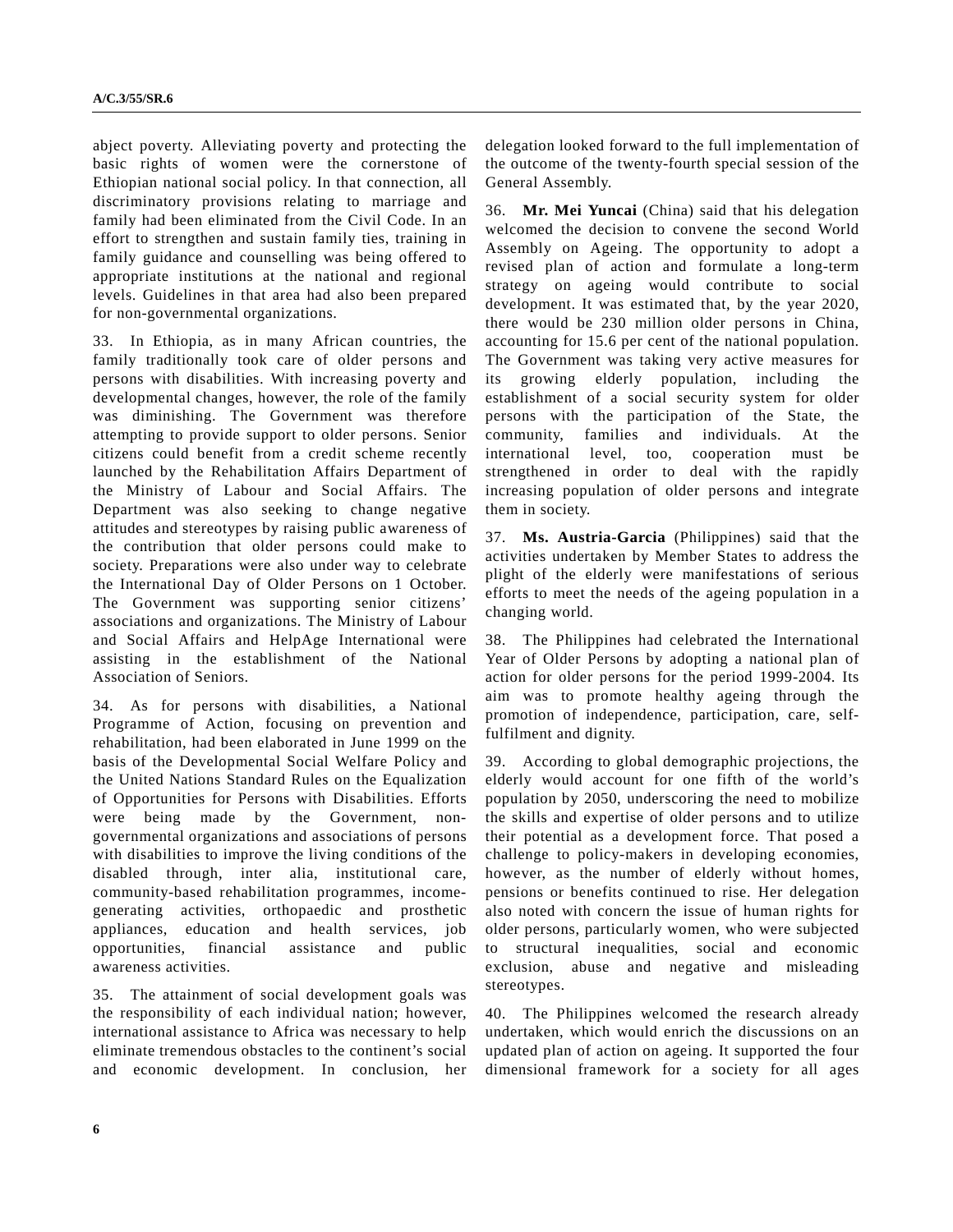outlined in the Secretary-General's report (A/55/167), which comprised the situation of older persons, lifelong individual development, multigenerational relationships and the interplay between population ageing and development — would be pursued. Her Government was interested in continuing the discussion on best practices in addressing the needs of ageing populations as a means of developing an integrated and effective approach that would address the needs of an ageing population worldwide.

41. **Mr. Boldt** (Germany) said that, to a large extent, fundamental social, economic and cultural challenges were triggered by demographic change, and the main demographic issue of the coming century would be ageing. The debate on that topic would affect the shape of future societies, and policies must be developed that met the needs of the elderly as people, as well as of societies as a whole. National infrastructure to support age-related policies was thus crucial.

42. Against that background, the General Assembly decision to revise the International Plan of Action on Ageing and the decision by the Economic Commission for Europe to adopt a regional strategy had helped to continue the momentum created during the International Year of Older Persons, and the preparatory process for the Second World Assembly on Ageing would provide further opportunities.

43. At the national level, his Government had set up a national agency to carry out its preparatory activities which had already convened a number of seminars and commissioned studies, the results of which would be presented at the forthcoming session of the Commission for Social Development.

44. **Ms. Korneliouk** (Belarus) said that her delegation had welcomed the twenty-fourth special session of the General Assembly particularly the focus on the interests of countries with economies in transition. Belarus had been pleased to be able to share its experience in addressing the main problems of transition economies: unemployment, a decline in population and erosion of living standards.

45. Population ageing was an important issue in Belarus. In 1990, the elderly had represented 19 per cent of the population; by 1999 that percentage had risen to 24.5 per cent. Regrettably, the elderly had borne the brunt of the aftermath of the Chernobyl disaster and the economic hardships during the transition period. As a result, life expectancy had dropped by 2 years for women and 4.1 years for men.

46. Her Government did not consider the observance of the International Year of Older Persons to be a onetime event. The measures proposed as part of that observance had been incorporated into its social policy, including stronger legal protection for the elderly, reform of the pension system, improvements in health care and availability of medicines, and the development of a network of social services for its older citizens.

47. *Ms. Gittens-Joseph (Trinidad and Tobago), Chairperson, resumed the Chair*.

48. **Mr. Shobokshi** (Saudi Arabia) said that in view of the great scientific and technological advances of recent years, it was distressing to see that the gap between advanced and developing countries in the area of social development was widening.

49. Saudi Arabia's own development plans sought to ensure that all members of society would enjoy enhanced benefits and opportunities while being protected from the negative impact of rapid economic and social change. To that end, the Government had established social development centres throughout the country to help people, especially women and youth, adapt to change and take advantage of it within a context of Islamic values, and to contribute to socially relevant programmes such as those relating to mother and child welfare, disabled persons, and environmentally friendly industrial and agricultural operations. The Government had also established a social security system for those in need.

50. Disabled persons were provided with appropriate training and guidance aimed at enabling them to develop their abilities and find fulfilment and satisfaction as productive members of society. Financial assistance was also made available to the families of children with disabilities.

51. The elderly were cherished, respected and cared for in Saudi society. It was essential to strive to ensure that the impetus generated during the International Year of Older Persons was maintained.

52. When all was said and done, it was regrettable that some countries should enjoy development and prosperity while others were racked with poverty, disease and armed conflict. More effective means of development should be sought, and the developed